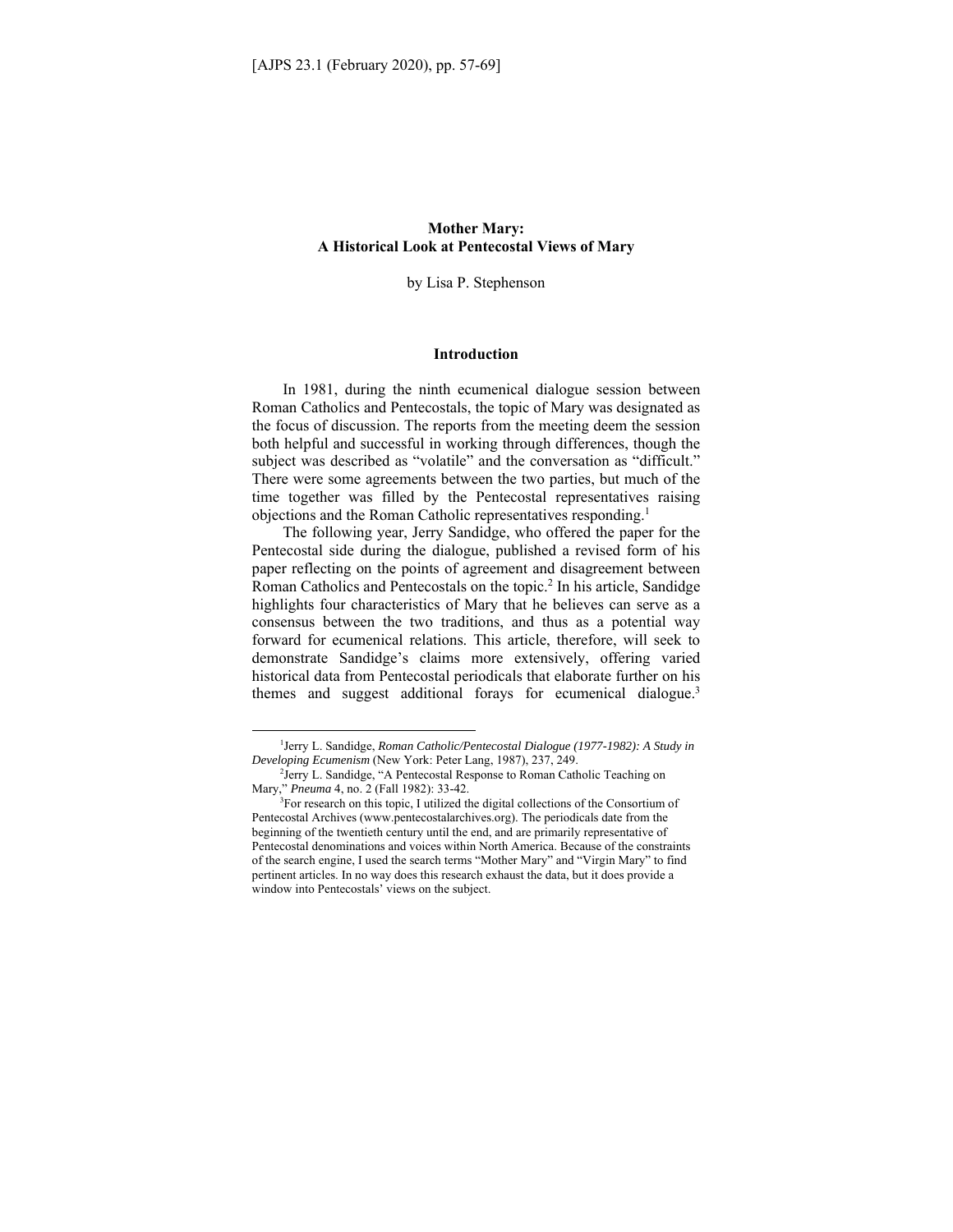Corroborating the Marian characteristics that Sandidge proposes with historical documentation is a necessary step if these points of agreement can serve to further ecumenical dialogue and understanding.

I will begin by addressing the reasons why Pentecostals have been reticent to embrace Catholic Mariology. In raising these objections I do not seek to give credibility to Pentecostals' understandings (or misunderstandings) of Catholic doctrine and practice, but to highlight what Pentecostals have identified to be the troublesome assertions. Though anti-Mary rhetoric surfaces, this assessment does not represent a wholistic Pentecostal perspective on Mary. It must be taken in context and balanced with more positive depictions of her among Pentecostals, which I will then turn to and explicate further. I will use Sandidge's proposed points of agreement to structure this Marian mosaic and ground his theological claims in historical sources. What emerges from the data is that, while some Pentecostals have been hesitant to embrace Catholic Mariology, their positive valuation of Mary has not been completely muted.

#### **Anti-Mary Rhetoric: Pentecostal Rejection of Catholic Mariology**

It is no secret that Pentecostals disparage Catholic Mariology. Within the literature, there are several facets of Mariology that Pentecostals find troubling and mention repeatedly in various articles. The apprehensions voiced coalesce around two primary themes that are interconnected: idolatry and Christology. With respect to the first concern, multiple authors describe Catholics' treatment of Mary as "worship" and Mary herself as an "idol."<sup>4</sup> One author claims that the Roman Catholic church "deifies" Mary.<sup>5</sup> Another describes a woman who was reciting some kind of Marian prayer as a "cry out to Baal."<sup>6</sup> Still others describe Catholics as "heathen" who are in "darkness" and operating in "blindness" because of their beliefs and practices with respect to Mary.<sup>7</sup> Perhaps the harshest allegation equates Catholicism with Babylon, an eschatological view that interprets the "Mystery

<sup>4</sup> "Tidings from Those Who Dwell Among the Heathen," *The Latter Rain Evangel*, July 1915, 22; Mrs. Thomas Anderson, "The Appalling Idolatry in South America," *The Latter Rain Evangel*, May 1926, 22-23; Ralph Williams, "Transforming Power of the Gospel in Central America," *The Latter Rain Evangel*, June 1935, 6; N. J. Poysti, "What is Bolshevism?," *The Pentecostal Evangel*, Mar. 28, 1936, 8-9. 5

Charles Wm. Walkem, "Gems from the Greek," *The Foursquare Magazine*, Oct. 1946, 14. 6

Mrs. L. S. Lambert, "Home Mission Needs," *The Church of God Evangel*, Jan. 19, 1946, 3. 7

Alice E. Luce, "Portions for Whom Nothing is Prepared," *The Pentecostal Evangel*, Dec. 9, 1922, 6; Phebe Diorio, "Missionary News: Mexico," *The Bridegroom's Messenger*, Feb. 1963, 5.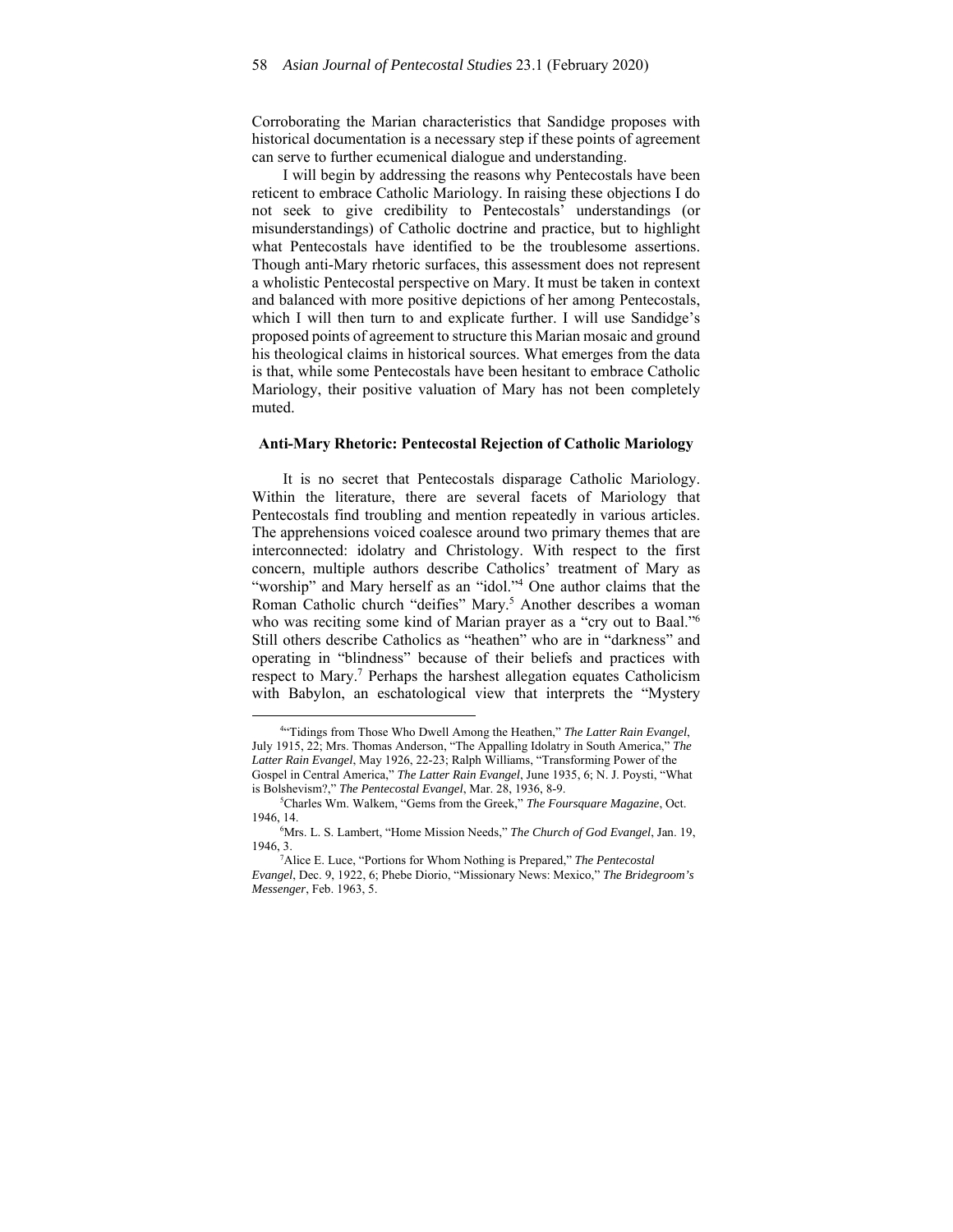Babylon" of Revelation 17 to be the Church of Rome and Mary as the woman riding the beast, the Queen of Heaven (Jer 44). As the scarlet woman of Revelation 17, Mary is thus the mother of all "isms" and cults. She is the "system that is blighting every nation wherever she has gone; that has held the nation in darkness and superstition and illiteracy. . . ."8 One author goes as far as to blame the Mariology in Russia for the rise of Bolshevism there.<sup>9</sup>

The concern over idolatry gets even more focused for some Pentecostals in terms of Mary's relationship to Christ. This comes to the fore in comments about the day of Christmas being overshadowed by the Virgin of Guadalupe's feast day at the beginning of December, or that processions for Mary during Holy Week claim most of the people's attention.10 It was thought by some that Catholics loved the Virgin Mary more than they did Christ.<sup>11</sup> Other Pentecostals expressed specific concern that the doctrines of Mary's assumption and immaculate conception put her on a level equal with Christ.12 The issue of intercessory mediation was especially troubling to many Pentecostals because granting Mary this function seemed to replace Christ as the mediator.<sup>13</sup> Commenting on this, one author says:

They have dethroned Jesus and even God Himself and in place of them have set up the Virgin Mary. It is not just Jesus who saves you, it is the Virgin Mary. If you are sick they point you to the Virgin Mary. To them, Jesus is only the child of the Virgin Mary. You hear scarcely anything of Jesus as a man.

<sup>8</sup> J. C. Kellogg, "Modern Women in Prophecy," *Foursquare Crusader*, June 1, 1932, 3; Frank M. Boyd, "Current Events and Topics of Interest," *The Pentecostal Evangel*, July 26, 1924, 7. Seven years later some of the content from Boyd's piece concerning Babylon and Catholicism appeared again in Stanley Frodsham's "The Editor's Notebook," The Pentecostal Evangel, June 20, 1931, 5.

Poysti, "What is Bolshevism?," 8-9. Though Poysti refers to the "Greek Catholic Church" with this charge, in all probability he was describing the Orthodox Church rather

<sup>&</sup>lt;sup>10</sup>Diorio, "Missionary News: Mexico," 2; "The Burlesque of Religion Witnessed in Guatemala," *The Bridegroom's Messenger*, July 1, 1908, 2; B. A. Schoeneich, "A Land Ruled by Priestcraft and Superstition," *The Latter Rain Evangel*, Sept. 1912, 15.

<sup>11</sup>Minnie Varner, "The Great Mission Field at our Doors," *The Latter Rain Evangel*, Oct. 1922, 2-3. 12"The Pulse of a Dying World," *The Latter Rain Evangel*, Feb. 1930, 17; "Passing

and Permanent: Newsbriefs from the Christian Perspective," *The Pentecostal Evangel*, Dec. 20, 1953, 7.<br><sup>13</sup>Mrs. L. M. Piper, "And the Lord Looked Upon Peter: Why Christians Deny their

Lord," *The Latter Rain Evangel*, Apr. 1919, 6-7; Luce, "Portions for Whom Nothing is Prepared," 6; Cyril Bird, "Little Is Much When God Is In It," *The Pentecostal Evangel*, Mar. 3, 1923, 6-7; Varner, "The Great Mission Field at our Doors," 2-3; E. C. Clark, "Religion and the World," *The Church of God Evangel*, Sept. 4, 1943, 4.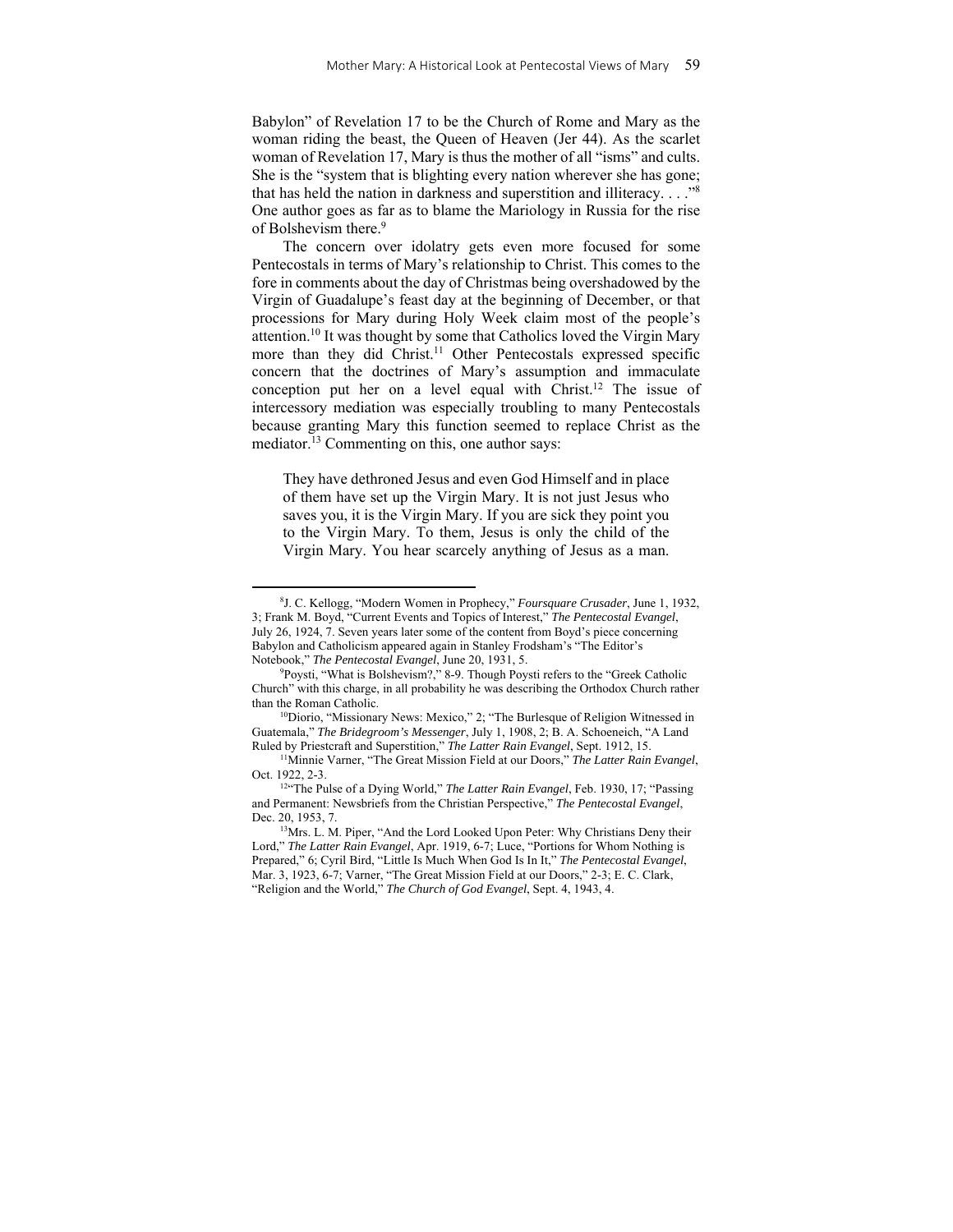His death means to them nothing at all. They are really Mary worshipers.<sup>14</sup>

While at first glance the attitude exhibited by Pentecostals may seem to be completely closed off to Mary, one should situate these views within their given contexts. That is, many of the negative views expressed appear in missionary reports from the field (primarily Mexico and South America), and one can only assume that there is already a pejorative predisposition, given the proselytizing framework. This is all the more true if, as several Pentecostals claimed, the Catholic priests were employing their parishioners' devotion to Mary as a weapon against the Pentecostal missionaries. For example, one author claims that a Catholic priest in Columbia erected a monument to the virgin Mary on a prominent peak in the Andes to work the townspeople into a frenzy of devotion to Mary and, consequently, hatred of the missionaries because of their lack of faithfulness to the virgin.15 Nonetheless, despite the context, the anti-Mary rhetoric among early Pentecostals might seem to diminish hopes for ecumenical progress. Is there really common ground between the two traditions on this topic? To this question we now turn.

#### **Pro-Mary Claims: Pentecostal Embrace of the Person of Mary**

Whereas it is clear that some Pentecostals have been hesitant to embrace Catholic Mariology, the sources also reveal that some Pentecostals affirm the person of Mary. Positive depictions of Mary among Pentecostals can lay a foundation for further ecumenical dialogue and understanding between Catholics and Pentecostals. The historical sources help to expand and nuance Sandidge's four claims. Moreover, when it comes to favorable portrayals of Mary, Pentecostals actually adopt a Marian approach similar to Catholics! That is, while references to Mary are found in all four Gospels, the way in which she is portrayed in each work differs depending on the theological perspective of the author, and the distinctions are significant.<sup>16</sup> It has even been suggested that these textual variations can account, at least in part, for the multiplicity of approaches to Mary among the many ecclesial traditions. Elizabeth Johnson says,

<sup>&</sup>lt;sup>14</sup>Schoeneich, "A Land Ruled by Priestcraft and Superstition," 15.

<sup>15</sup>Dan T. Muse, ed., "Foreign Missions," *Pentecostal Holiness Advocate*, Apr. 15, 1943, 6.

<sup>&</sup>lt;sup>16</sup>The following are references to Mary in the Gospels: Matt 1:16, 18-25, 2:1-23; Mark 3:20-21, 31-35; Luke 1:26-56, 2:1-52; John 2:1-11, 19:25-27.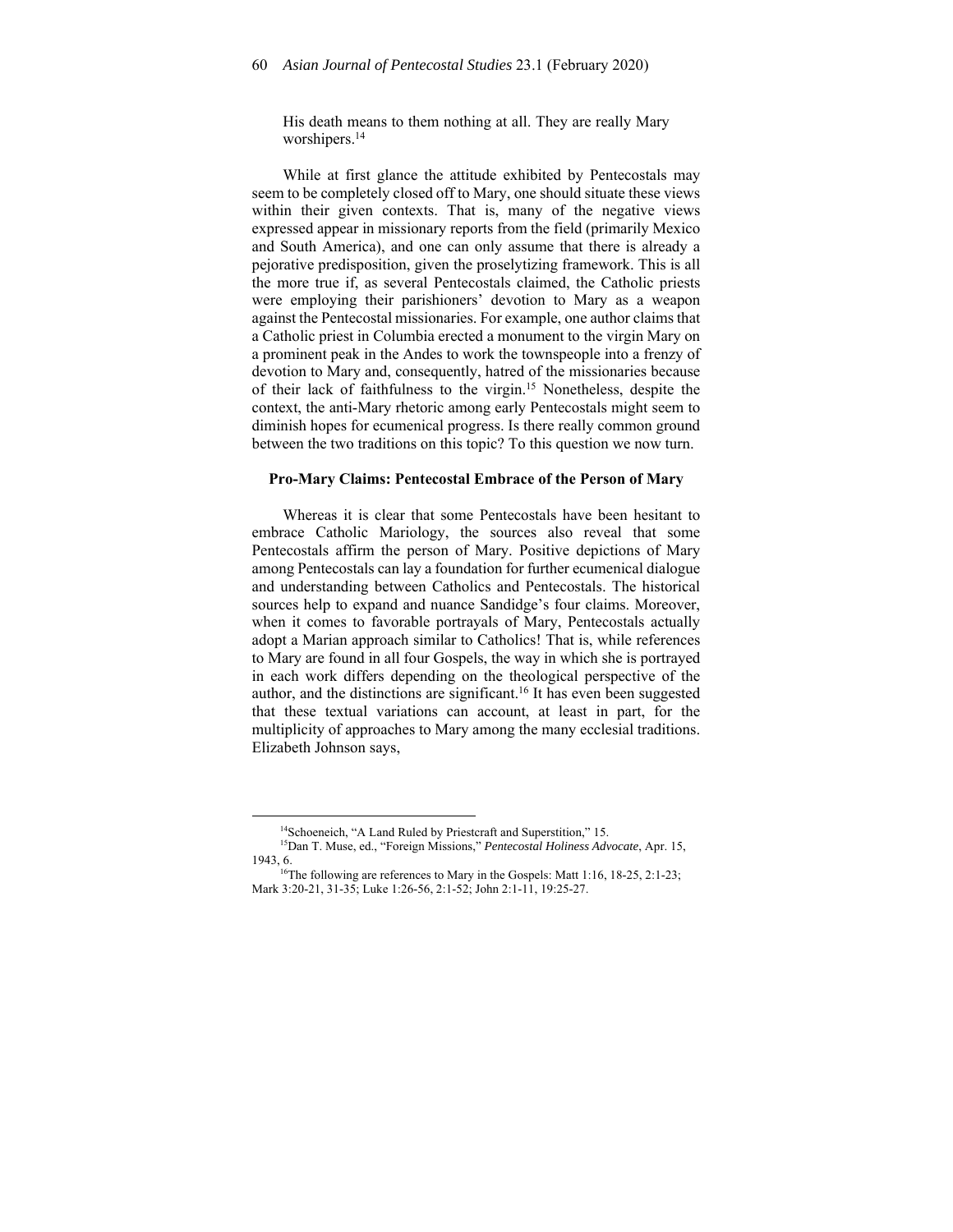Protestants traditionally follow Mark's rather negative assessment of Jesus' mother; Catholics take from Luke a positive, personalistic view of her as full of grace and favor from God, a woman who cooperated with the divine adventure of bringing the Redeemer into human flesh; while Orthodox approach Mary in the iconic, symbolic manner of John.<sup>17</sup>

Pentecostals, rather than following the Protestant approach to Mary (via Mark), predominantly turn to the Lukan narrative when referencing Mary. This point of departure should come as no surprise given Pentecostals' penchant for Luke-Acts, and it results in a more favorable reading of Mary that parallels the Catholic approach.

### Mary as Virgin

For Sandidge's first point of agreement, he maintains that both Catholics and Pentecostals can agree on Mary being a virgin, at least with respect to the virgin birth of Jesus (which is not to be confused with the Catholic belief of Mary's perpetual virginity). From the Pentecostal perspective this is certainly true, and this facet of Mary is mentioned countless times throughout the periodicals. In fact, the description of Mary as "virgin Mary" appears so frequently that one is left with the impression that "virgin" is a part of her name!

However, beyond serving as a reference to Mary's sexual chastity when Christ was born, Mary's virginity was also deployed for other theological means. It became a defense for Pentecostals in the battle for conservative Christianity and had more to do at times with creating a spiritual litmus test among Christians with regard to views of Scripture, the supernatural, and Jesus, than it did with constructing a view about Mary per se. This is illustrated clearly in a 1962 article entitled "The Virgin Birth: Fact or Fallacy?" The piece begins by saying, "Perhaps no other doctrine in the Bible has caused more intellectual and spiritual difficulty than that of the Virgin Birth of our Lord. Certainly no other doctrine has made it possible to detect more readily whether a man is a theological 'conservative' or a 'liberal.'"18 But the significance of this spiritual gauge does not stop here. The author continues:

<sup>17</sup>Elizabeth A. Johnson, *Truly Our Sister: A Theology of Mary in the Communion of Saints* (New York: Continuum, 2003), 3; Georg Kretschmar and René Laurentin, "The Cult of the Saints," in *Confessing One Faith: A Joint Commentary on the Augsburg Confession by Lutheran and Catholic Theologians*, ed. George W. Forell and James F. McCue (Minneapolis: Augsburg, 1982), 278-80.<br><sup>18</sup>Raymond Becker, "The Virgin Birth: Fact or Fallacy?" *The Foursquare* 

*Magazine*, Dec. 1962, 3.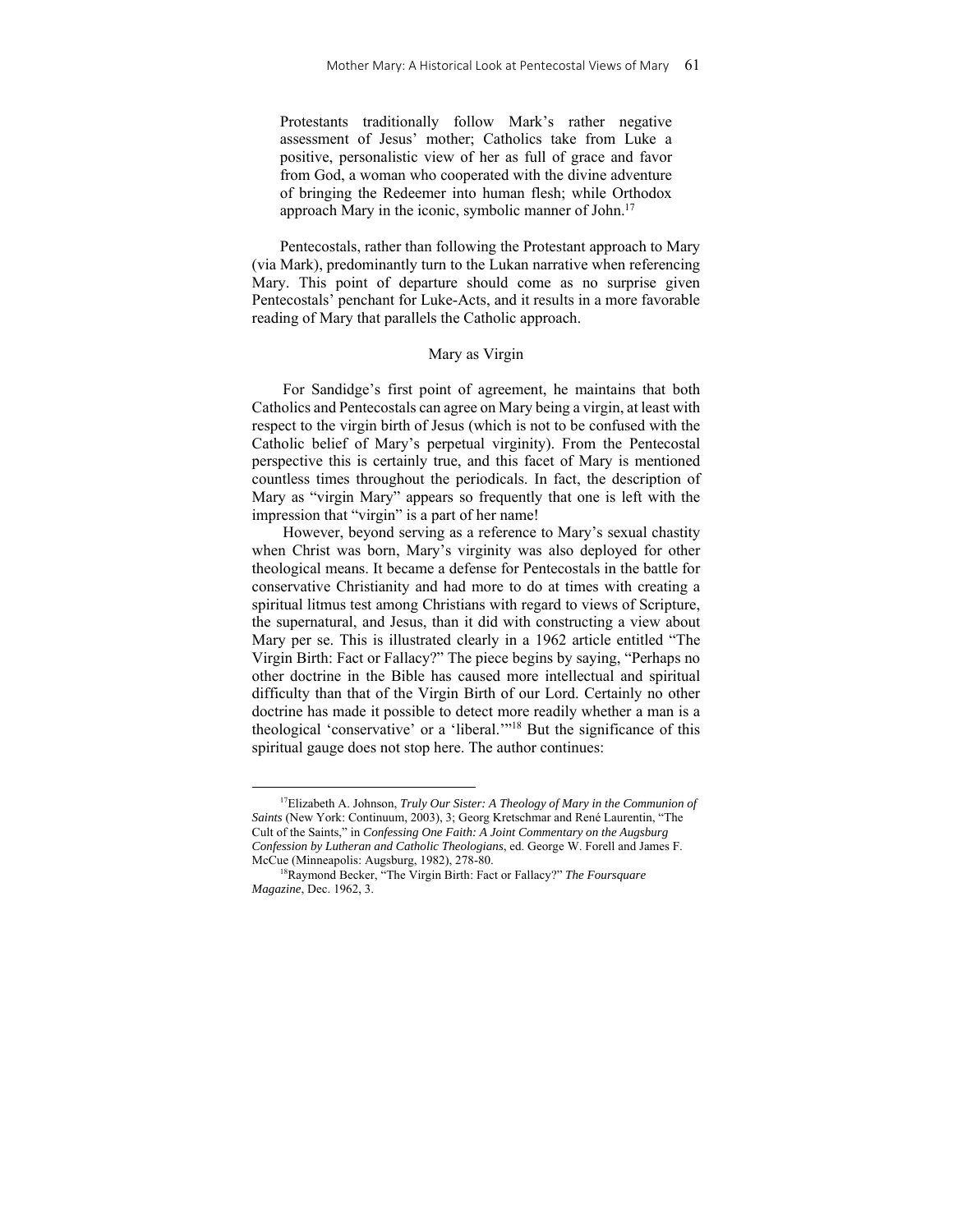Even the rankest infidel must confess that the Bible represents Jesus Christ as having been conceived by the Holy Ghost and born of the Virgin Mary. It appears to us that if one denies the teaching on this subject he has rejected the authority of the Book.

The Virgin Birth raises the question of supernaturalism. Practically every person who denies the doctrine rejects the supernatural as such. To say that the Virgin Birth is "symbolic, rather than physical," is to cast doubt upon the very heart of Christianity, which is its supernaturalness.

The negation of the Virgin Birth is destructive of the whole fabric of the Christian faith. It seriously weakens, if it does not destroy, the doctrine of the Incarnation (God manifest in the flesh) upon which our confidence rests and without which the Christian faith cannot survive.19

The central place of the virginity of Mary amidst the culture wars is captured well by another author who said, "Many today are denying the Virgin Birth of Jesus Christ. If you take that out, you may just as well burn your Bible. It is all or nothing, for on this rests the entire plan of redemption."20

Thus, while Sandidge's conjecture is true that Catholics and Pentecostals can agree on Mary being a virgin, historically this tenet of faith is more involved for Pentecostals. Recognizing this complexity provides the potential for an even broader basis of consensus between the two traditions. Catholics' affirmation of Mary's virginity signifies that there are also likely similarities between Catholics and Pentecostals on issues of scripture, Christology, and the supernatural. In this sense, Mariology can serve as a gateway to further ecumenical consensus on other theological points.

#### Mary as the "Mother of God"

For Sandidge's second point of agreement, he proposes that both Catholics and Pentecostals can affirm the theological truth of the title "Mother of God"—and its intention to preserve certain christological claims—even if Pentecostals do not subscribe to its literal usage with respect to Mary. The historical sources bear this out and reveal the reason

 $19$ Ibid.

<sup>20</sup>Aimee Semple McPherson, "Footsteps of Destiny," *The Bridal Call Foursquare*, Dec. 1929, 7.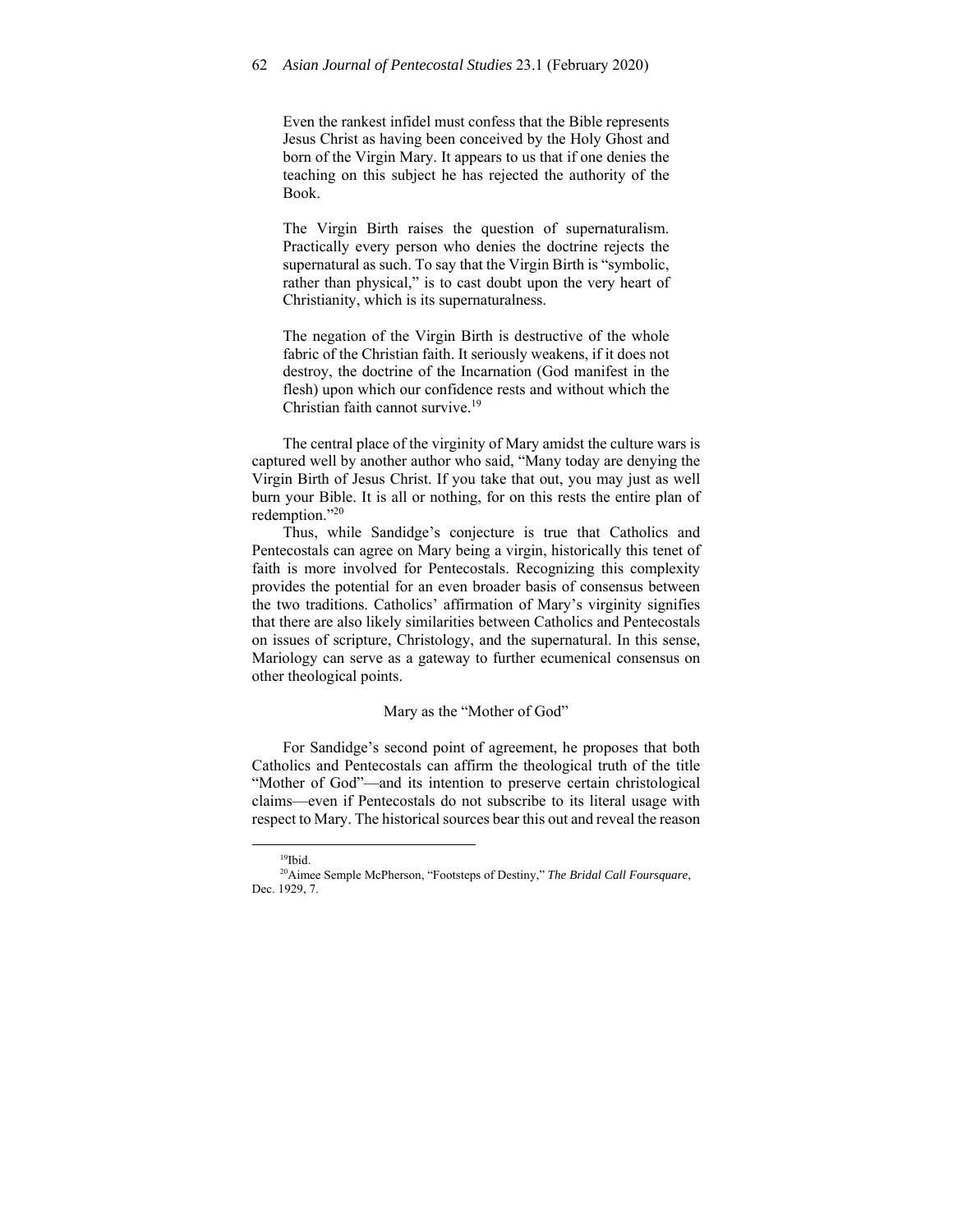why Pentecostals shy away from the theotokos label. It appears that many misunderstood what it meant to refer to Mary as the "Mother of God," assuming it implied Mary's connection with Christ's preexistence rather than his incarnation. One author says, "Now, Christ's deity does not come from his mother. *Mary is never called the mother of God*."21 A different author maintains that rather than being the "mother of God," Mary was the "mother of Jesus." This is the case because Mary only gave birth to Christ's *humanity*, whereas his *divine sonship* has always existed. Jesus as the Son of God could not have been "born" via Mary, only "given."<sup>22</sup> Another author claims that "Mary did not produce God. She was merely the vehicle through which the human body of our Lord was to come."<sup>23</sup>

Moreover, to develop Sandidge's point of agreement further, the historical sources reveal that Pentecostals not only affirmed the christological truths contained in the title theotokos, but also heartily embraced Mary in the role of mother. In fact, outside of Christmas, the second most common mention of Mary is around Mother's Day. Pentecostals did not hesitate to recognize Mary as the most beloved mother and to situate her in a preeminent place among mothers everywhere.24 One author says:

Mary was the perfect mother. God was able to see that before He chose her to mother His Son. Jesus remained her little one throughout His lifetime, and her attitude toward Him was always one of affection and care. The protective instinct of motherhood never departed from her, even after the recognition of her son as the all-powerful Anointed One of God. Once when she feared for His safety, she went with His brothers into the streets to search for Him and lead Him to safety. Her heart pined for His nearness and her soul suffered for His welfare. She was a mother in the highest sense of the term.25

<sup>21</sup>Charles Wm. Walkem, "Perplexing Problems," *The Foursquare Magazine*, June 1949, 15.<br><sup>22</sup>Kellogg, "Modern Women in Prophecy," 8.<br><sup>23</sup>E. S. Williams, "The Birth of the King," *The Pentecostal Evangel*, Dec. 14, 1952, 10.

<sup>&</sup>lt;sup>24</sup>Aimee Semple McPherson, "Mothers of the Bible," *Foursquare Crusader*, May 7, 1930, 6. 25Charles W. Conn, "God's Favorite Woman," *The Church of God Evangel*, Dec.

<sup>13, 1947, 11.</sup>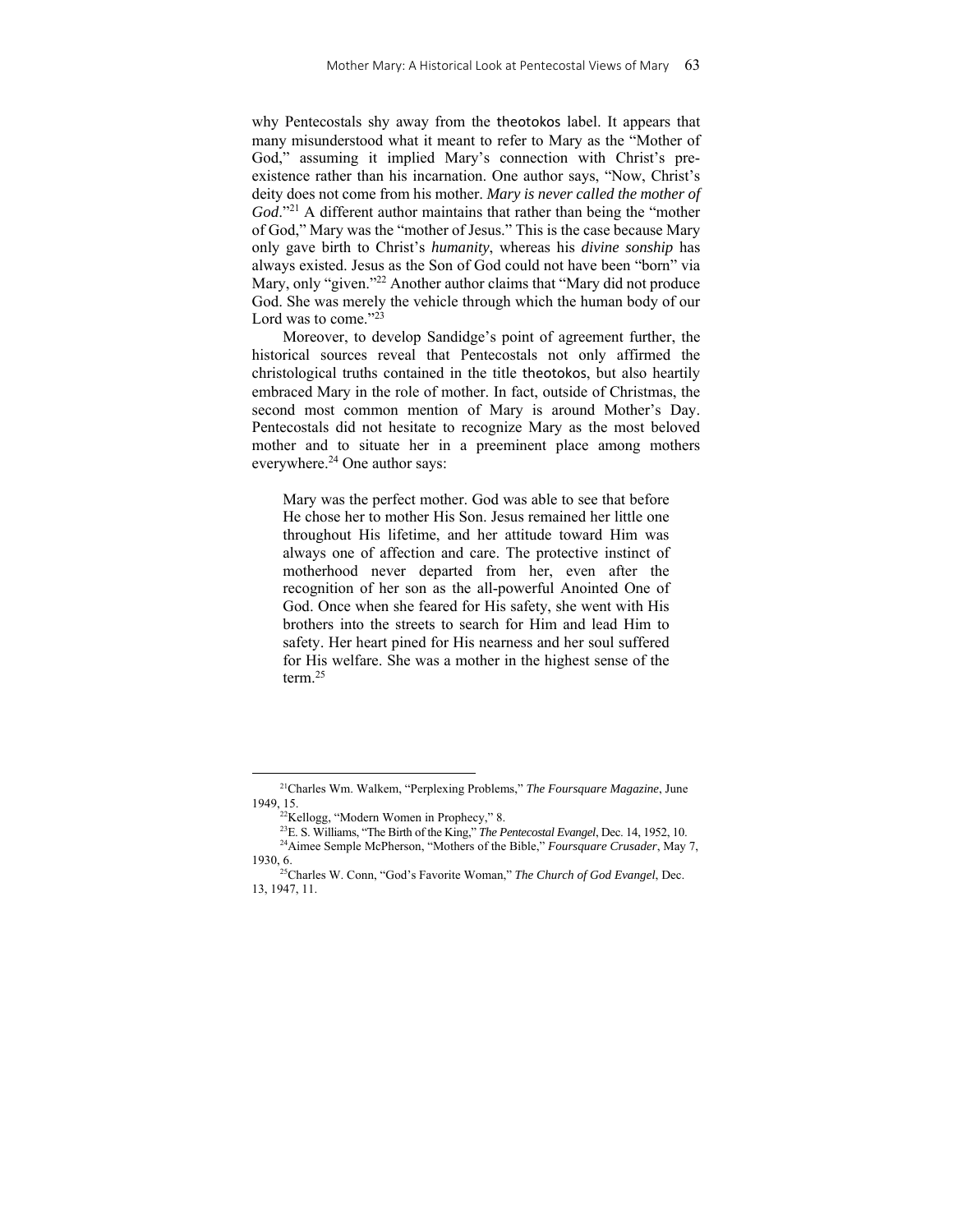Because of Mary's good example, Pentecostals believed that motherhood everywhere was honored and lifted up.<sup>26</sup> The significance of this for ecumenical dialogue is that, beyond Sandidge's point that there is consensus around the theological implications of the *title* "Mother of God," there is shared respect and admiration between Catholics and Pentecostals for Mary's *role* as a mother. Perhaps this shift in conversation between the two traditions would provide a more fruitful ground for dialogue, and offer other similarities to build upon that may lead Pentecostals to a more favorable attitude towards the designation theotokos.

#### Mary's Holiness

For Sandidge's third point of agreement, he posits that both Catholics and Pentecostals can value and appreciate the holiness of Mary. Once again, the historical sources bear this out, deriving Mary's purity from various details of her narrative. Some Pentecostals associate Mary's holiness with her appointment to be Jesus' mother, offering it as a reason that God chose her. For example, one author says, "Her life was as spotless as the lilies that blossom in the woodland. Her heart was as pure as the dewdrop which sparkles in the morning sun. She was to be highly favored above all the daughters of men."<sup>27</sup> Another author suggests that it was the purity of Mary's heart and mind that garnered God's favor, referring to her as a "saint of God."28 One author even goes so far as to connect Mary's holiness to her genealogy and notes that both the royal and priestly lines met in Mary, combining the dignity of the former with the sanctity of the latter.<sup>29</sup>

Other Pentecostals connect Mary's devoutness with her positive response to Gabriel's announcement to her, attributing her obedience to her holiness. For example, "[Mary] must have been very pure and holy in mind and heart, great in faith and love, for she believed the angel when he told of the wonderful thing which would happen to her and she was willing to bear the reproach which the unbelieving and evil would make of it. She is a pattern for all women in chastity and obedience."<sup>30</sup>

<sup>26&</sup>quot;Godly Mothers in the Church of God," *White Wing Messenger*, Apr. 26, 1947, 1; Frank J. Lindquist, "Christmas is for Everyone," *The Pentecostal Evangel*, Dec. 20, 1953, 3. 27Bert Edward Williams, "The Birth of Christ was on This Wise: When God

Bestowed Honor on the Poor," *The Latter Rain Evangel*, Dec. 1932, 3.<br><sup>28</sup>Conn, "God's Favorite Woman," 3.

<sup>29</sup>Rolf K. McPherson, "Think on These Things: The Virgin Mary's Place in History," *The Foursquare Magazine*, Dec. 1947, 12. 30Will Shead, "Marriage by the Word of God," *The Church of God Evangel*, Nov.

<sup>28, 1942, 8.</sup>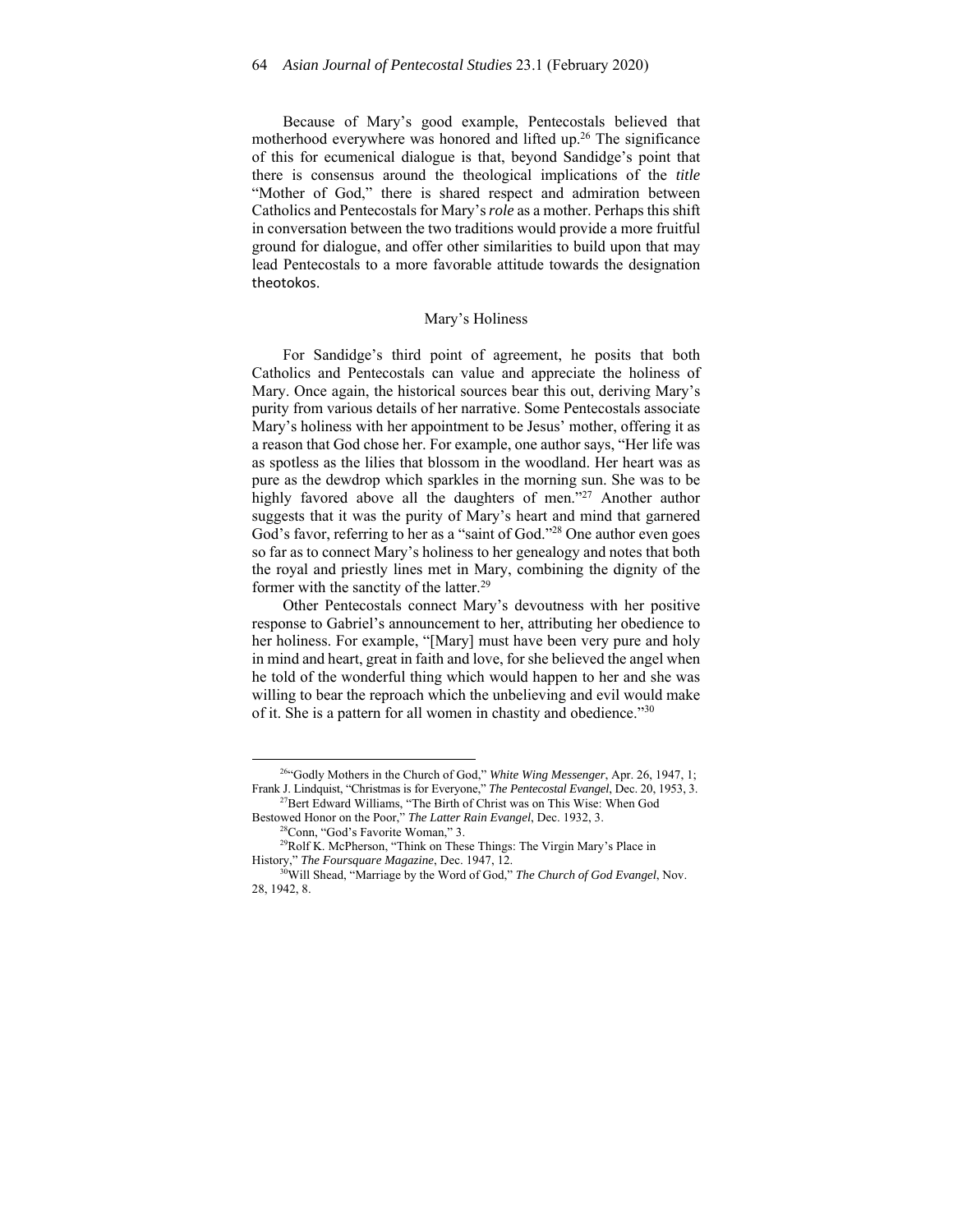Still other Pentecostals noted Mary's holiness in reference to the *Magnificat*. One author commented that Mary's purity is demonstrated in this hymn because "none but the purest hearts could give such genuine adoration and worship."31 Another remarked that, particularly in Mary's song, there is a "note of holy joy" so high that it could only have been sung by someone whose spirit was free from guile. Moreover, this same author notes that the words that comprise the *Magnificat* are Scripture and thus demonstrate that Mary had an "unusual acquaintance with scripture" that served to produce wholesome effects in her life and helped to preserve her from evil so that she could be consecrated to  $God.<sup>32</sup>$ 

Further, among Pentecostals, we also see Mary's holiness mentioned in conjunction with the Day of Pentecost. In these instances it is noted that even though Mary was "sanctified," she still needed the baptism of the Spirit.<sup>33</sup>

Thus, Pentecostals do not struggle to recognize in Mary's life a godliness that is both persistent and exemplary. Sandidge is correct in noting that Pentecostals can identify with this truth and the historical sources reveal that they do so in multifaceted ways. To continue to open further forays into this characteristic of Mary that can serve ecumenical relations, it would be worthwhile to explore further the interconnection between the perpetual work of the Spirit in Mary's life and the notion of sanctification.

#### Mary as an Example of Christian Faith and Trust

For Sandidge's fourth point of agreement, he claims that both Catholics and Pentecostals can subscribe to Mary as a model and example of Christian faith and trust. Out of all the points of agreement, this resonates most strongly with Pentecostals, who look at various moments of her life as recorded in Scripture and tease out affirming qualities.<sup>34</sup> This theme is best exemplified in an article titled "God's Favorite Woman."35 In this piece, the premise is that Mary was God's

<sup>31</sup>Conn, "God's Favorite Woman," 11.

<sup>32</sup>Paul F. Beacham, "The Song of Mary," *Pentecostal Holiness Advocate*, Dec. 16, 1948*,* 3.

<sup>33</sup>Aimee Semple McPherson, "The Holy Spirit," *The Bridal Call*, July 1923, 6-7; idem, "Baptism of the Holy Spirit and Its Place in the Church," *Foursquare Crusader*, Mar. 22, 1939, 8.<br><sup>34</sup>For a more extensive treatment of this theme see Lisa P. Stephenson, "Truly Our

Sister?: Pentecostal Readings of Mary," in *Receiving Scripture in the Pentecostal Tradition*, ed. Martin Mittelstadt, Daniel Isgrigg, and Rick Waldholm (Cleveland: CPT Press, forthcoming).<br><sup>35</sup>Conn, "God's Favorite Woman," 3, 11, 14.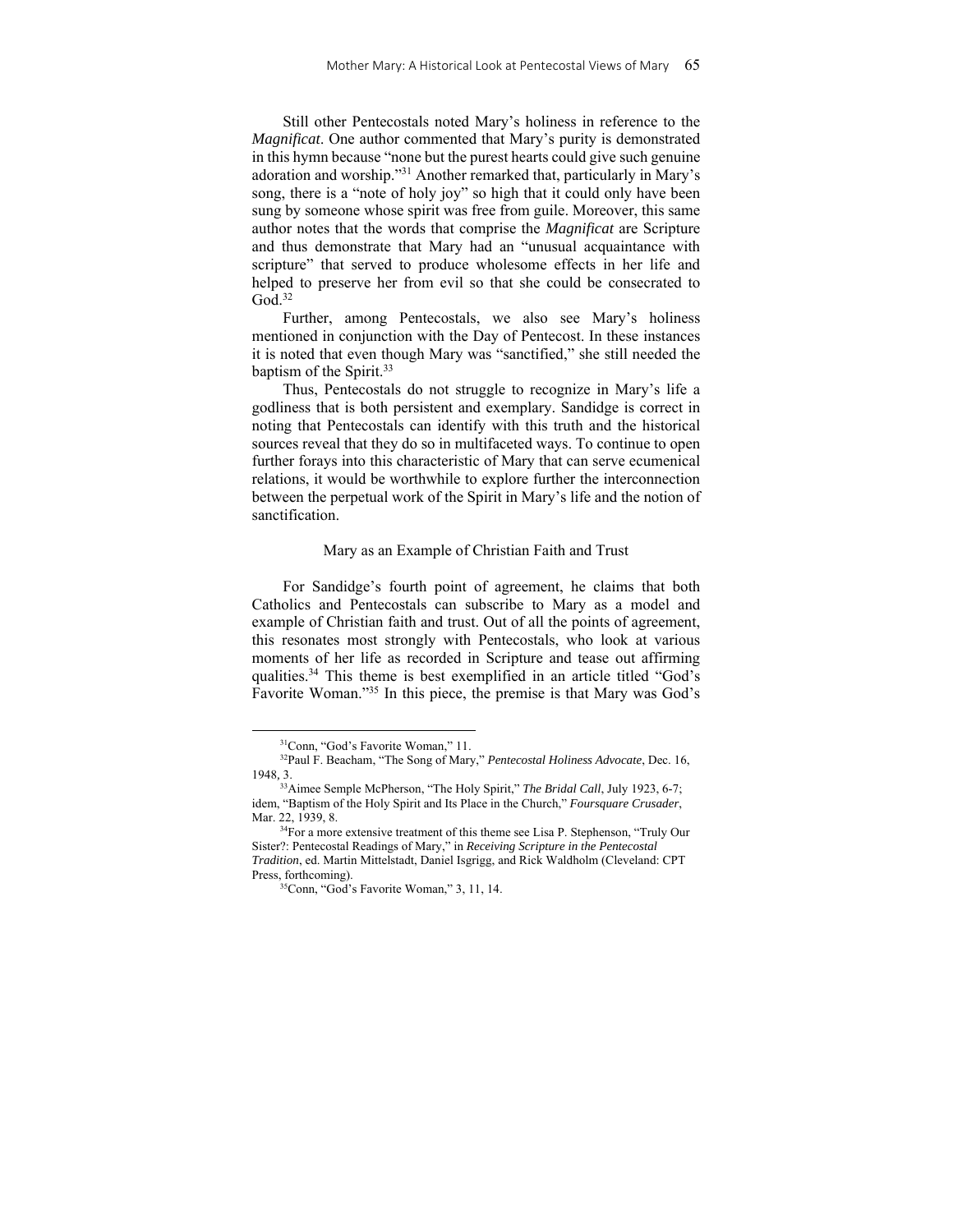favorite woman because there were various characteristics that Mary embodied to such an extent that she was "a little higher, a little deeper, a little broader in most things than the others around her."36 The point of highlighting Mary in this way was that her life should serve as a model for Christians today to emulate.

In order to exemplify the praiseworthy nature of Mary, the author, Charles Conn, highlights several facets of her life that are commendable. First, he notes that one of the most "striking" things about Mary was her "seemingly boundless faith."<sup>37</sup> Specifically, that Mary could believe such an absurd claim that she would have a son while still being a virgin—even if she could not understand it—attests to her faith in the power of the Holy Spirit. Second, Mary's piety was exemplified by her ability to "effectually praise God."38 Her *Magnificat* points to her spiritual passion and the purity of her heart. In this passage of scripture one finds genuine adoration and worship. Third, Mary used great discretion after leaving Elizabeth's presence and returning home: there is no record of Mary telling her secret to anyone—including Joseph—or of demanding fanfare, self-claimed virtue, or honor. No, Mary just returned home quietly. Fourth, the biblical narrative notes that Mary was a woman of meditation: she treasured up all the things that had happened after Christ's birth and pondered them in her heart. Mary "spent much of her time in reverent meditation and musing on God's righteousness, Person, and Word. Religion to her was not a perfunctory task to be performed regularly, but it was an inner experience that never grew old, that never relaxed its hold on her heart and mind."39 Fifth, Mary was a woman of obedience. This is the case not only initially in her faith-filled response to God's choice of her as the mother of Jesus, but also in her attitude towards Jesus later, reflected in her response to the lack of wine at the marriage in Cana. While telling others to do whatever Jesus commanded them, her advice reflected the posture she herself had taken towards him. Lastly, but most importantly, Mary's constancy is lifted up. Describing this aspect of Mary's character, Conn writes,

She held on; she stayed, not only when the warm winds of eager youth were blowing, but through blasting tempests of hopelessness and despair, and finally through the doldrums of loneliness, of weakness, of helplessness. No up-and-down experience was in her heart, no vicissitudes ever occurred in her spiritual life. After the cruel death of her son, most mothers

36Ibid., 3.

 $37$ Ibid.

<sup>38</sup>Ibid., 11. 39Ibid.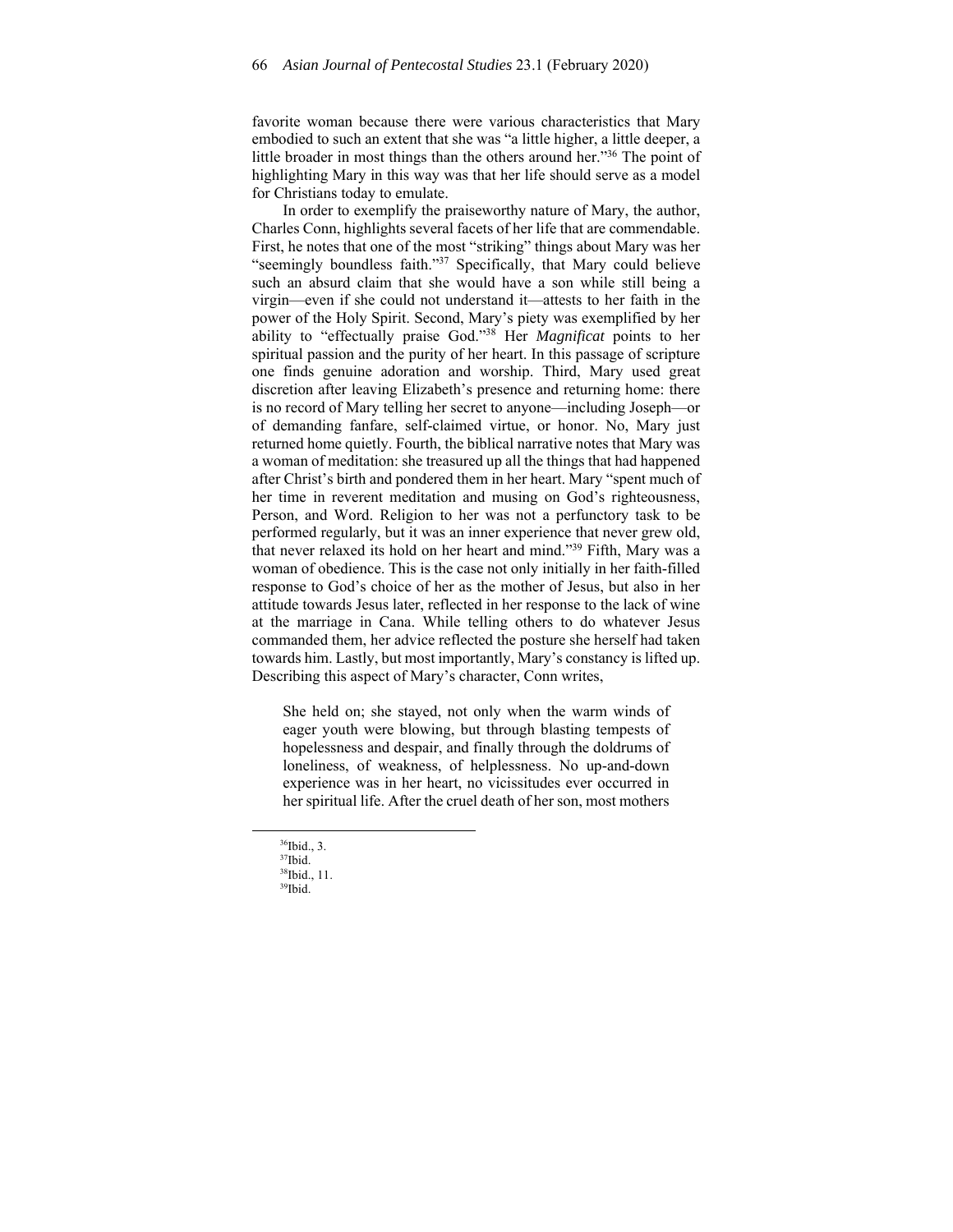would have quit, or, at least, ceased an active part in religious work. But not constant Mary. On the day of Pentecost she was still with the followers of her son. . . . Regardless of the shock of seeing Jesus crucified, her stout heart kept beating for  $God.<sup>40</sup>$ 

As this demonstrates, Pentecostals can and do subscribe to Mary as a model and example of Christian faith and trust. Consequently, perhaps the ways in which Mary has informed and formed Catholic spirituality should not be altogether unwelcomed among Pentecostals. Further exploration that seeks similarities on this point between the two traditions should be pursued, recognizing that Mary can play an integral role in Christian discipleship and that this utilization of Mary is not altogether foreign to Pentecostals.

#### **Conclusion**

Given the historical data above, Sandidge's optimism regarding the existence of shared convictions between Catholics and Pentecostals concerning Mary is not the result of far-fetched ecumenical hopes. Rather, there is significant ground to warrant focusing in on his four points of agreement in hopes of revealing even more vistas of commonality between the two traditions. The historical sources provide a window into what Pentecostals have thought about Mary and the ways in which she is incorporated into the tradition, even if it is on the margins. Continued dialogue between Catholics and Pentecostals in this area can serve to push Pentecostals to see in Mary a Spirit-filled woman who should be honored within the faith.

40Ibid., 11, 14.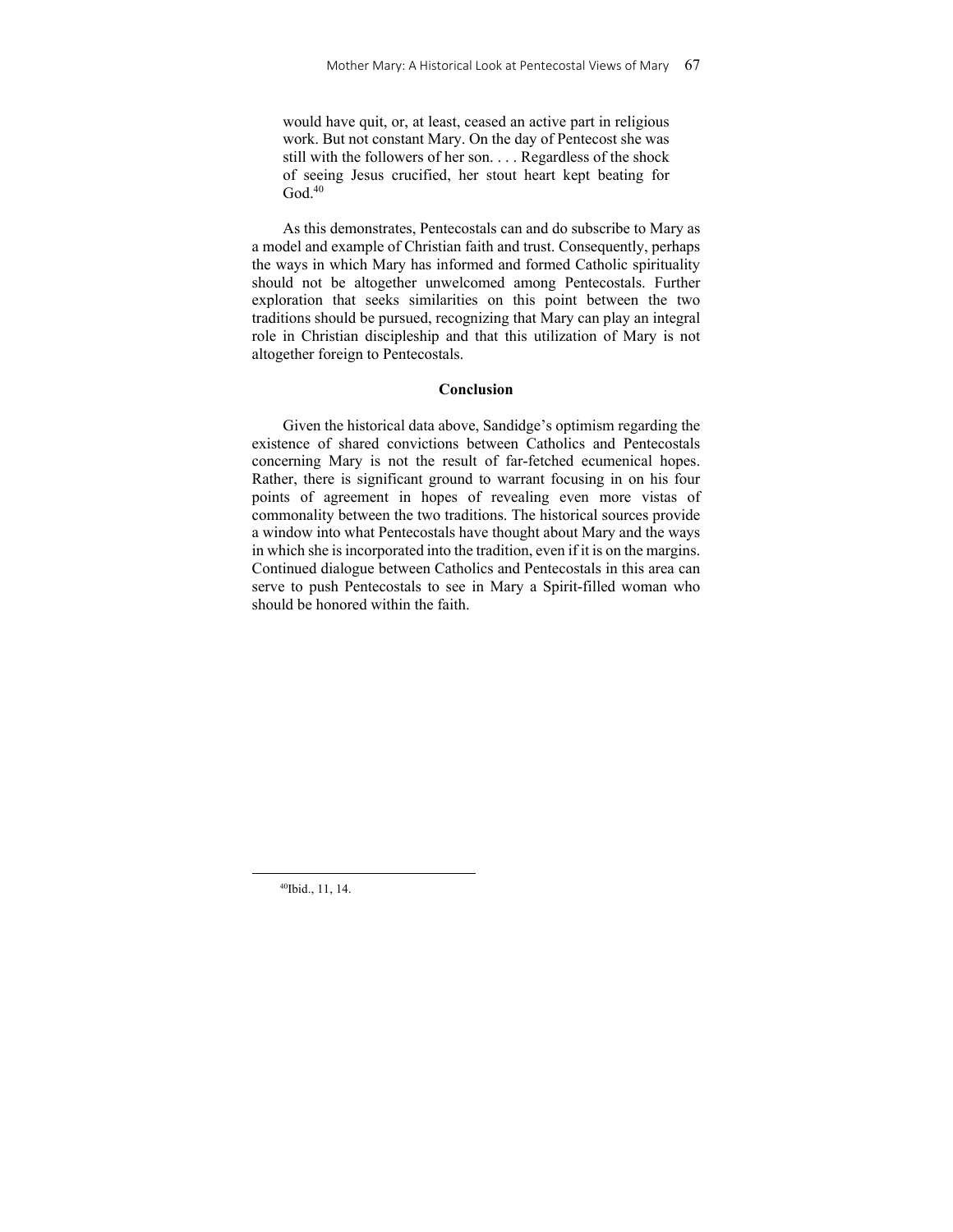# **Bibliography**

| Anderson, Mrs. Thomas. "The Appalling Idolatry in South America."                          |
|--------------------------------------------------------------------------------------------|
| The Latter Rain Evangel, May 1926.                                                         |
| Beacham, Paul F. "The Song of Mary," Pentecostal Holiness Advocate.                        |
| Dec. 16, 1948.                                                                             |
| Becker, Raymond. "The Virgin Birth: Fact or Fallacy?"                                      |
| The Foursquare Magazine, Dec. 1962.                                                        |
| Bird, Cyril. "Little Is Much When God Is In It." The Pentecostal<br>Evangel, Mar. 3, 1923. |
| Boyd, Frank M. "Current Events and Topics of Interest."                                    |
| The Pentecostal Evangel, July 26, 1924.                                                    |
| "The Burlesque of Religion Witnessed in Guatemala."                                        |
| The Bridegroom's Messenger, July 1, 1908.                                                  |
| Clark, E. C. "Religion and the World." The Church of God Evangel,                          |
| Sept. 4, 1943.                                                                             |
| Conn, Charles W. "God's Favorite Woman." The Church of God                                 |
| Evangel, Dec. 13, 1947.                                                                    |
| Diorio, Phebe. "Missionary News: Mexico." The Bridegroom's                                 |
| Messenger, Feb. 1963.                                                                      |
| Frodsham, Stanley. "The Editor's Notebook." The Pentecostal Evangel,                       |
| June 20, 1931.                                                                             |
| "Godly Mothers in the Church of God." White Wing Messenger, Apr.                           |
| 26, 1947.                                                                                  |
| Johnson, Elizabeth A. Truly Our Sister: A Theology of Mary in the                          |
| Communion of Saints. New York: Continuum, 2003.                                            |
| Kellogg, J. C. "Modern Women in Prophecy." Foursquare Crusader,                            |
| June 1, 1932.                                                                              |
| Kretschmer, Georg and René Laurentin. "The Cult of the Saints," in                         |
| Confessing One Faith: A Joint Commentary on the Augsburg                                   |
| Confession by Lutheran and Catholic Theologians, edited by                                 |
| George W. Forell and James F. McCue, 262-85. Minneapolis:                                  |
| Augsburg, 1982.                                                                            |
| Lambert, Mrs L. S. "Home Mission Needs." The Church of God                                 |
| Evangel, Jan. 19, 1946.                                                                    |
| Lindquist, Frank J. "Christmas is for Everyone." The Pentecostal                           |
| Evangel, Dec. 20, 1953.                                                                    |
| Luce, Alice E. "Portions for Whom Nothing is Prepared." The                                |
| Pentecostal Evangel, Dec. 9, 1922.                                                         |
| McPherson, Aimee Semple. "The Holy Spirit." The Bridal Call, July                          |
| 1923.                                                                                      |
| . "Footsteps of Destiny." The Bridal Call Foursquare, Dec.                                 |
| 1020                                                                                       |

1929.